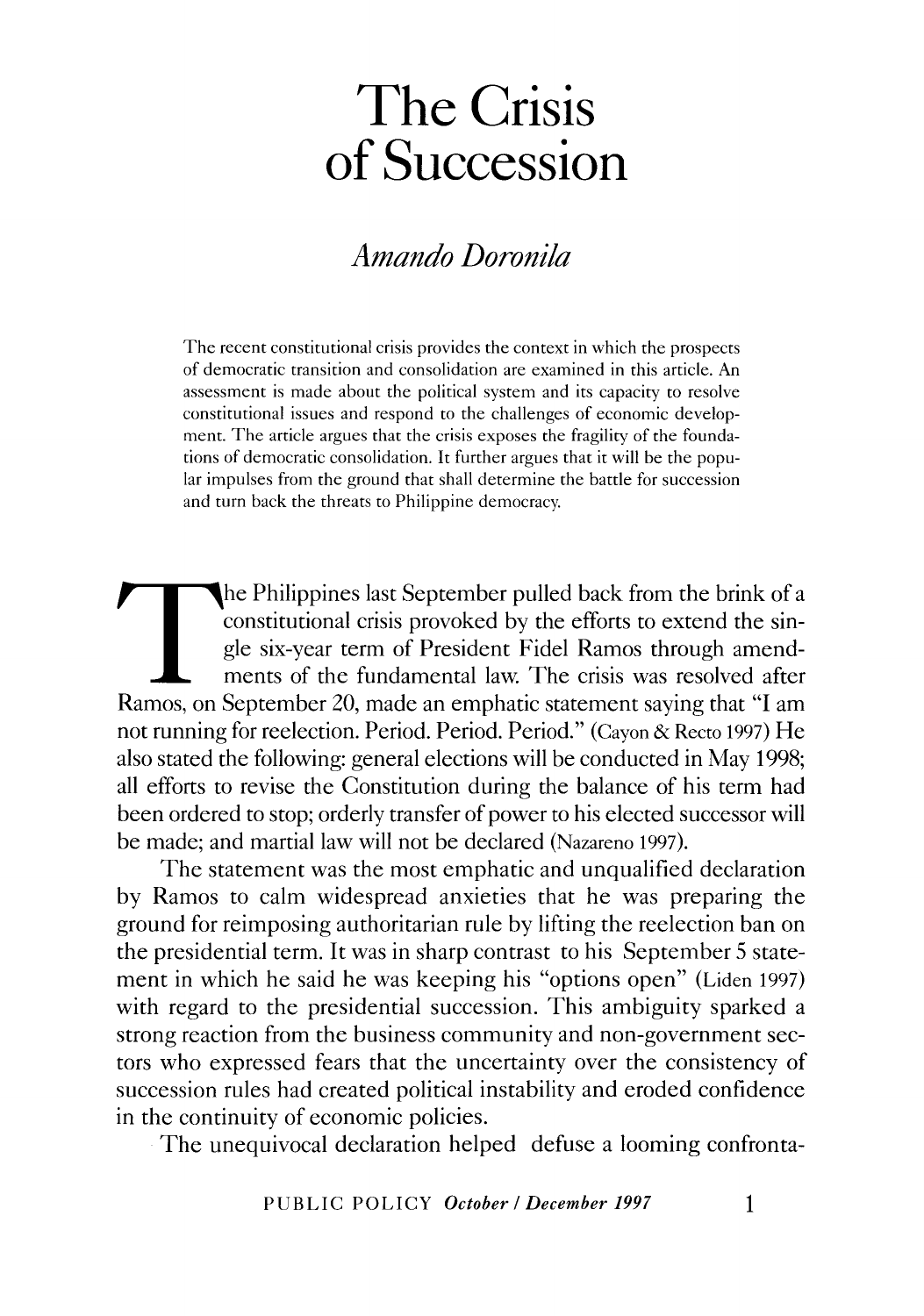tion between the Ramos Government and a broad multi-sectoral coalition - led by Cardinal Jaime Sin, the politically influential Roman Catholic archbishop of Manila, and former President Corazon Aquino, Ramos' immediate predecessor – that was opposed to tampering with the Constitution. The declaration was announced on the eve of a rally at historic Luneta Park, called by the coalition as proof that the opposition to charter change had broad popular support.

About 500,000 people assembled at the Luneta despite rain and bomb threats, even though the Ramos declaration was clearly intended to defuse what the coalition had called a new demonstration of people power reminiscent of the People Power Revolution that deposed President Ferdinand Marcos in 1986. The rally was a turning point for a disengagement between the regime and the popular coalition, composed of opposition political leaders, the Catholic church and other churches, leftist groups, business leaders and private sector organizations. It demonstrated the capacity of the Church and Mrs. Aquino to mobilize people against perceived threats to political liberties, particularly against moves that appeared to lead to the return of the Marcos-style rule. This point was made: if the campaign orchestrated by officials close to President Ramos had gone ahead, it would have provoked political turbulence.

With Ramos backing off and his opponents showing they had the numbers, Filipinos walked away from brinkmanship and manifested their capacity for compromise and peaceful resolution of conflict. The disengagement cleared the air of the uncertainty over changing the rules in midstream and permitted Filipinos to look at the events of succession in a calmer atmosphere.

This conflict, and the disengagement, took place in the midst of the Southeast Asian currency turmoil that battered the Philippine peso, forcing its depreciation relative to the US dollar and the contraction of economic growth. The political strife arising from the uncertainty over the continuity of the democratic system distracted national attention, as well as that of the national leadership, from addressing the financial/currency crisis.

Concerns over the prospects that the conflict over constitutional change would wipe out economic gains and damage the political stability and environment in which economic growth had taken place during the past five years were partly responsible for Ramos' decision to calm the nation and to abandon whatever plans he had to seek reelection. Since the People Power Revolution of 1986, no issue has divided the nation more deeply and has excited more passionate reaction than the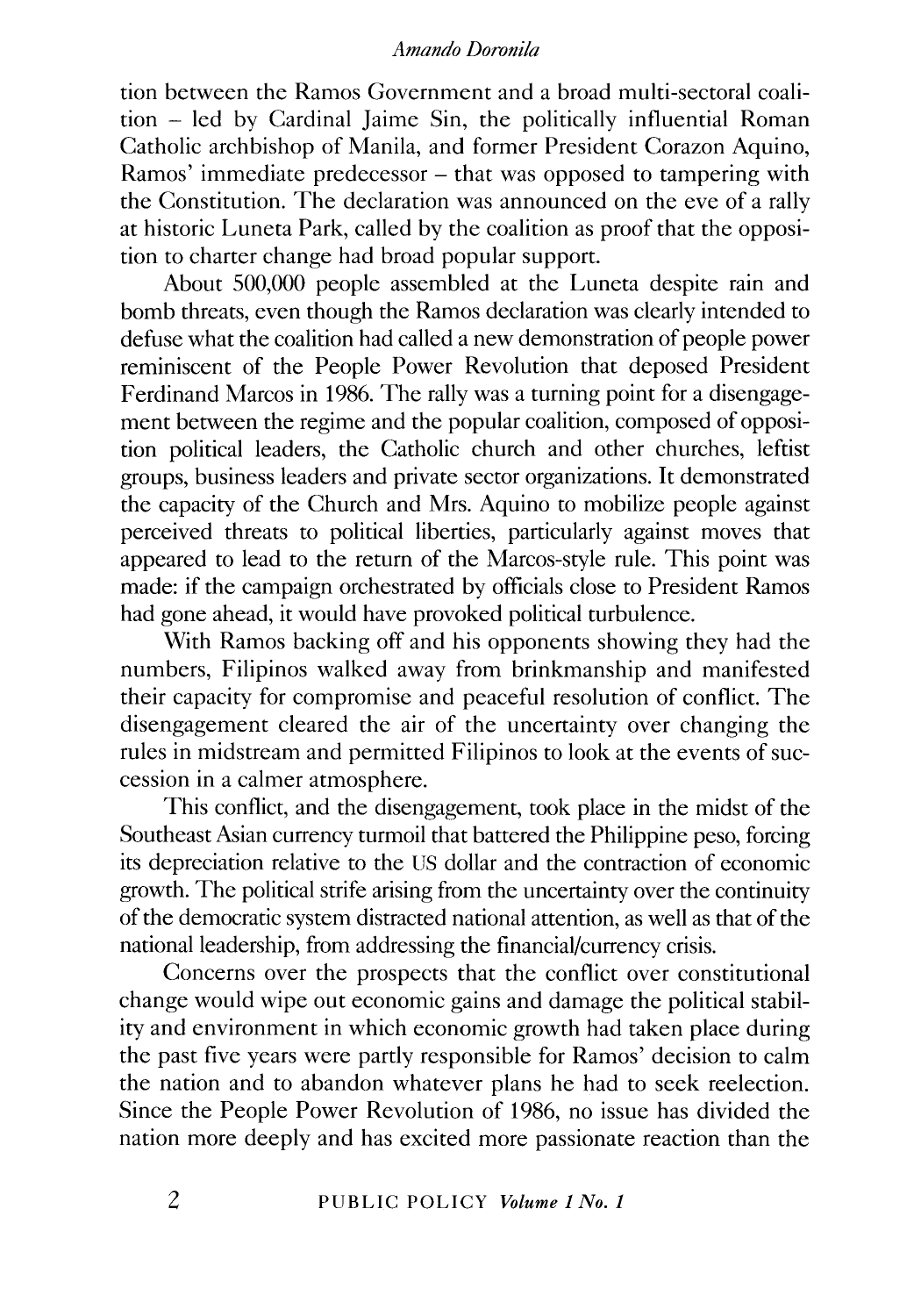charter change controversy.

The Constitution has been rewritten two times since 1935 when the country began its transition from American tutelage in self-government to full independence in 1946. The major changes took place in 1973, when the political system shifted to authoritarian rule under Marcos; and in 1987, following the People Power Revolution and the restoration of democracy. In both cases, the revisions were made in the midst of political turbulence and crises, in which the presidential tenure was a critical issue. In the 1973 revision, Marcos succeeded not only in installing a French-style parliamentary system with a powerful presidency but also in getting rid of the four-year two-term presidency. Previous to this, in 1940, President Manuel Quezon succeeded in pushing for a constitutional amendment that changed the original six-year single-term presidency in the 1935 Constitution to a term of four years, with reelection and with a total term not exceeding eight years. The 1987 Constitution went back to the single, six-year term that had cramped Ramos' presidential reelection aspirations.

# BOTHERSOME QUESTIONS

ALTHOUGH the crisis has subsided, allowing Filipinos to refocus their attention and energy to address the new economic problems, it has nonetheless revealed the fragility of the institutional foundations of the restored Philippine democracy and an inconsistent, if not faltering, commitment to a constitutional system by a segment of the political leadership, most of all President Ramos. While the disengagement from the stalemate on the constitutional change issue reveals the vigor of civil society forces to assert that the constitutional rule on the presidential term limit should be scrupulously observed, it also disclosed tendencies resisting the establishment of strong impersonal institutions to underpin the consolidation of Philippine democracy. The crisis further illustrates that Filipinos have not forgotten the rigors of the Marcos authoritarian regime, which he called "constitutional authoritarianism." It is significant that the Church-led movement picked September 21 as the day of the rally: it was the 25th anniversary of the declaration of martial law by President Marcos that had abolished the constitutional system and marked the shift to authoritarian rule. The symbolism is that the events surrounding Ramos' intentions to remain in power beyond 1998 were analogous to or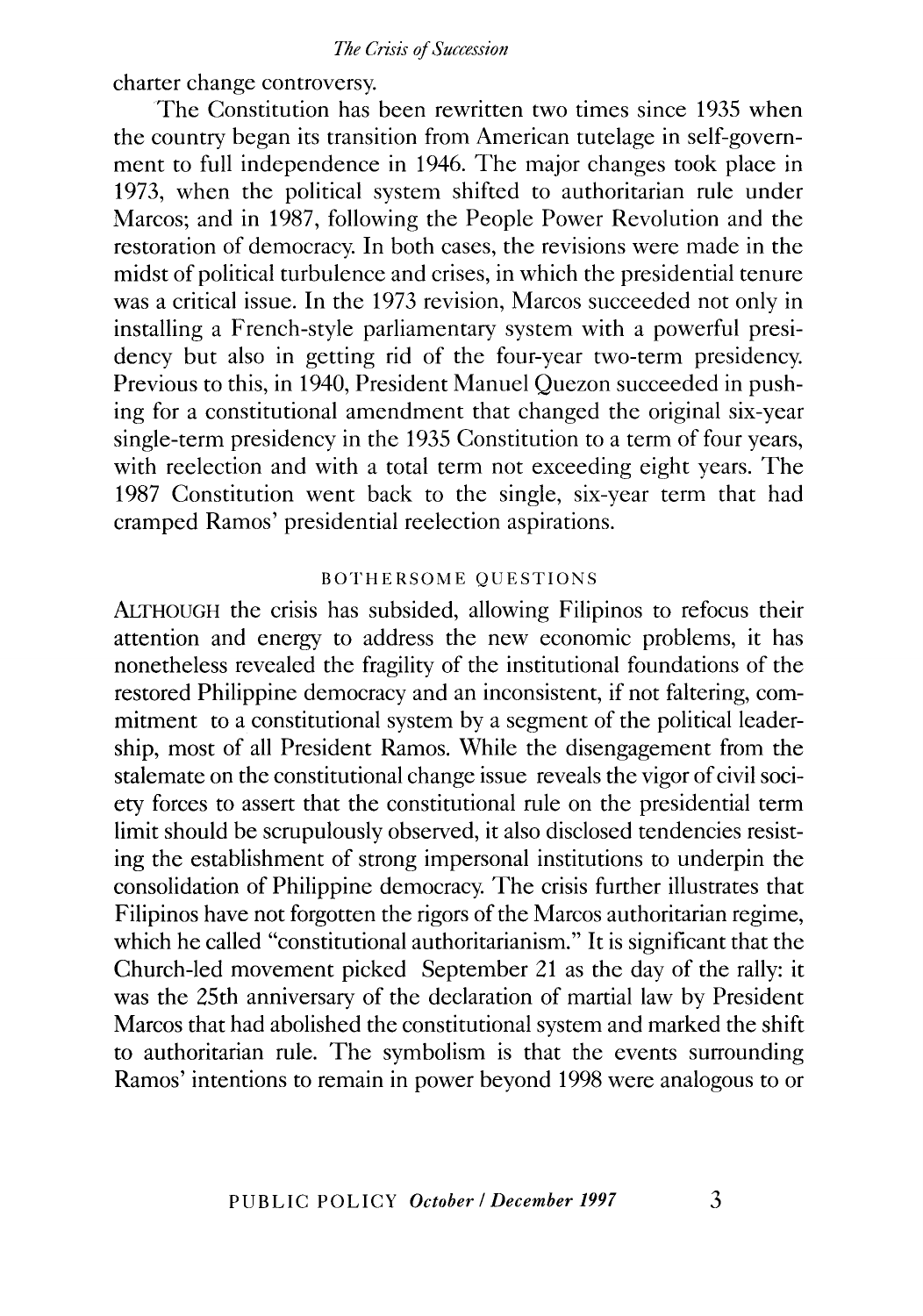replicated the steps taken by Marcos in 1972 in which Ramos, as commander of the Philippine Constabulary, was in charge of the implementation of the draconian measures of martial law administration.

It has scarcely been a decade since the Filipinos wrote a new post-EDSA Constitution intended to buttress the reinstalled democracy with safeguards against the return of a new dictatorship. And the irony is that Ramos himself- who played a key role together with Cardinal Sin and Mrs. Aquino in the Revolution that toppled the Marcos regime and who

That a constitutional crisis has occurred underlines the fragility of democratic consolidation in the Philippines.

was elected democratically in 1995 under the new Constitution of 1987 - was the main source of unsettling impulses that sought to undermine the institutionalization of democratic succession.

The 1986 Revolution at EDSA was hailed as one of the shining moments of what Samuel Huntington (1991) described as the third "great wave" of democratization that began in 1974 in Portugal, moving on during the rest of the 1970s and onto the

1980s to Southern Europe, Latin America and parts of Asia, and sweeping through the former Soviet Union and the Eastern European satellite states in the late 1980s and early 1900s (Huntington 1991 ). He cites the demonstration effect of the Philippines' People Power on the democratization trends elsewhere. Huntington (1991) writes: "After the movements towards democracy in the Philippines and in Poland and Hungary, the Koreans, East Germans, and Czechoslovaks appropriately asked, 'Why not us?' "

And yet, eleven years after the 1986 Revolution, it would seem only too soon that the Filipinos were again torn by a constitutional crisis over succession or transition issues. That a crisis has occurred underlines the fragility of democratic transition and consolidation in the Philippines. The transition has in fact been turbulent. Between 1986 and 1989, the Aquino Government had to crush six military coup attempts. And even if the armed forces have gone back to the barracks to make way for the reestablishment of the supremacy of civilian officials over the military, its survival depended to a large extent on the loyalty of part of the armed forces, particularly those loyal to then defense minister General Ramos. The failure of the coup attempts nonetheless has not extinguished the embers of Bonapartism and adventurism, ten-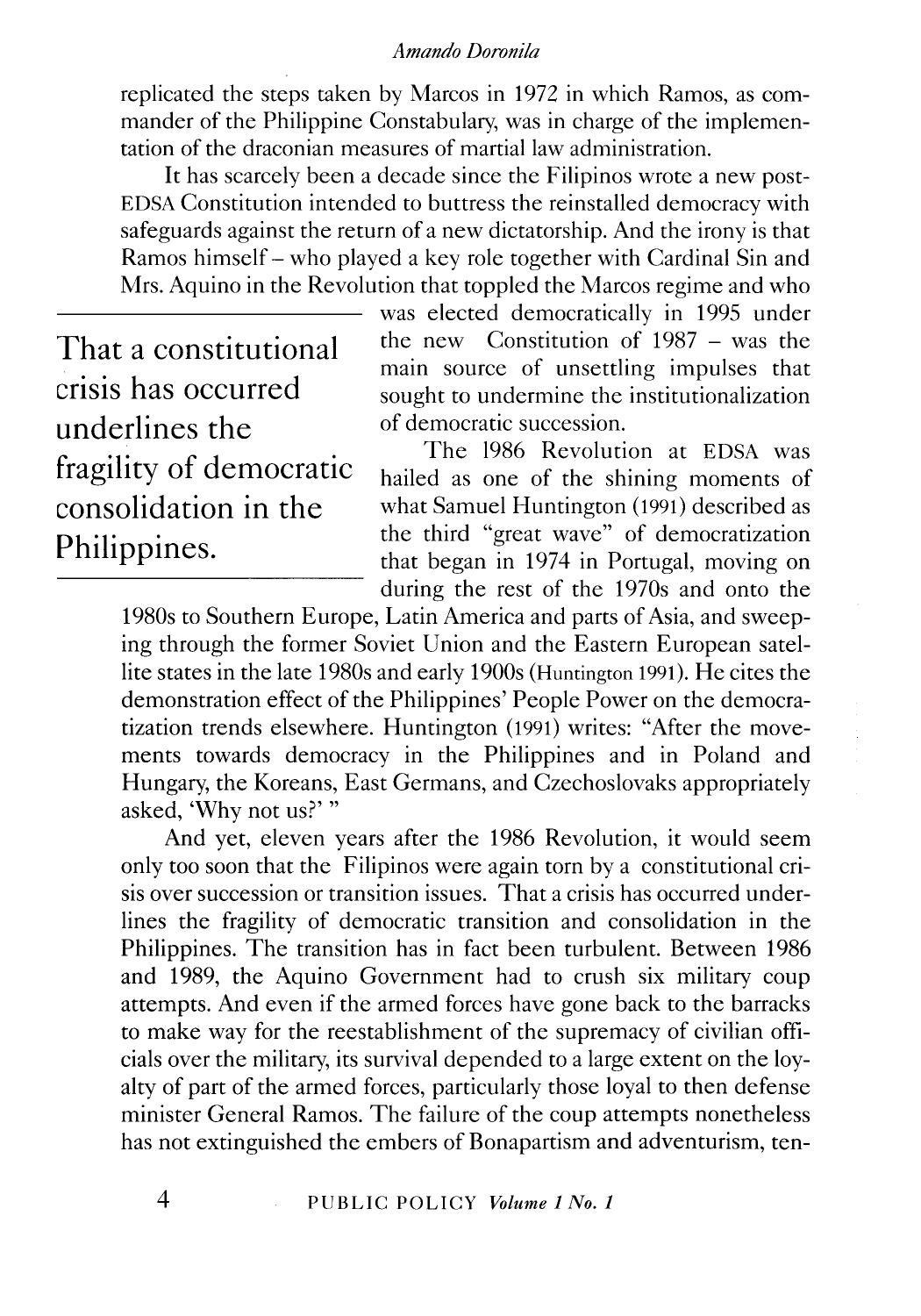dencies that surfaced in the September constitutional crisis.

In fact, the crisis revealed how deeply embedded the military interventionist culture is in the Ramos regime. Since Ramos was part of the Marcos authoritarian order and, by force of circumstances, had inserted himself into the democratic post-Revolution successor regime, his commitment to democratic consolidation has been shrouded with ambiguity. For example, while he had stated many times that he intends to step down after 1998, he had also encouraged moves to change the Constitution.

This ambiguity is in stark contrast to the unconditional commitment by the Spanish constitutional monarch, King Juan Carlos, to the democratic transition after the Franco dictatorship. Although the Bourbon house was reinstalled by Generalissimo Francisco Franco to pave the way for an orderly transition, the king was crucial in saving the transition. On February 23, 1981, when the Guardia Civil led by Colonel Antonio Tejero seized the Cortes and held the government captive at gunpoint, the rebels contacted the king to win his support. He replied, "Over my dead body." He phoned the regional commanders, demanding their loyalty. He then wore his military uniform and went on television, pledging that he would protect the Constitution at all cost. The revolt crumbled (The Bourbons of Spain 1997). This was not the kind of unconditional commitment that the Filipinos saw from an ambivalent and wavering Ramos prior to his decisive statement on September 20.

This essay examines the prospects of democratic consolidation in the next few years within the context of the fragility of the Philippine constitutional system disclosed by the recent crisis. It will discuss the opposing tendencies and perspectives that inform the positions taken by key groups and players in the September crisis. It will further assess the implications that the consolidation of democracy will have on the political system and its capacity to resolve constitutional issues and the challenges of economic development.

# POST-CRISIS SCENARIOS

WITH the Ramos retention issue decisively behind it, the country can now go ahead with reviving the processes of an orderly transfer of power, including the party nominations for the presidency and, in the longer term, the consolidation of the institutional support for a constitutional system. Such consolidation is critical to the Philippines for ideological reasons – that is, for demonstrating to developing countries that sustained econom-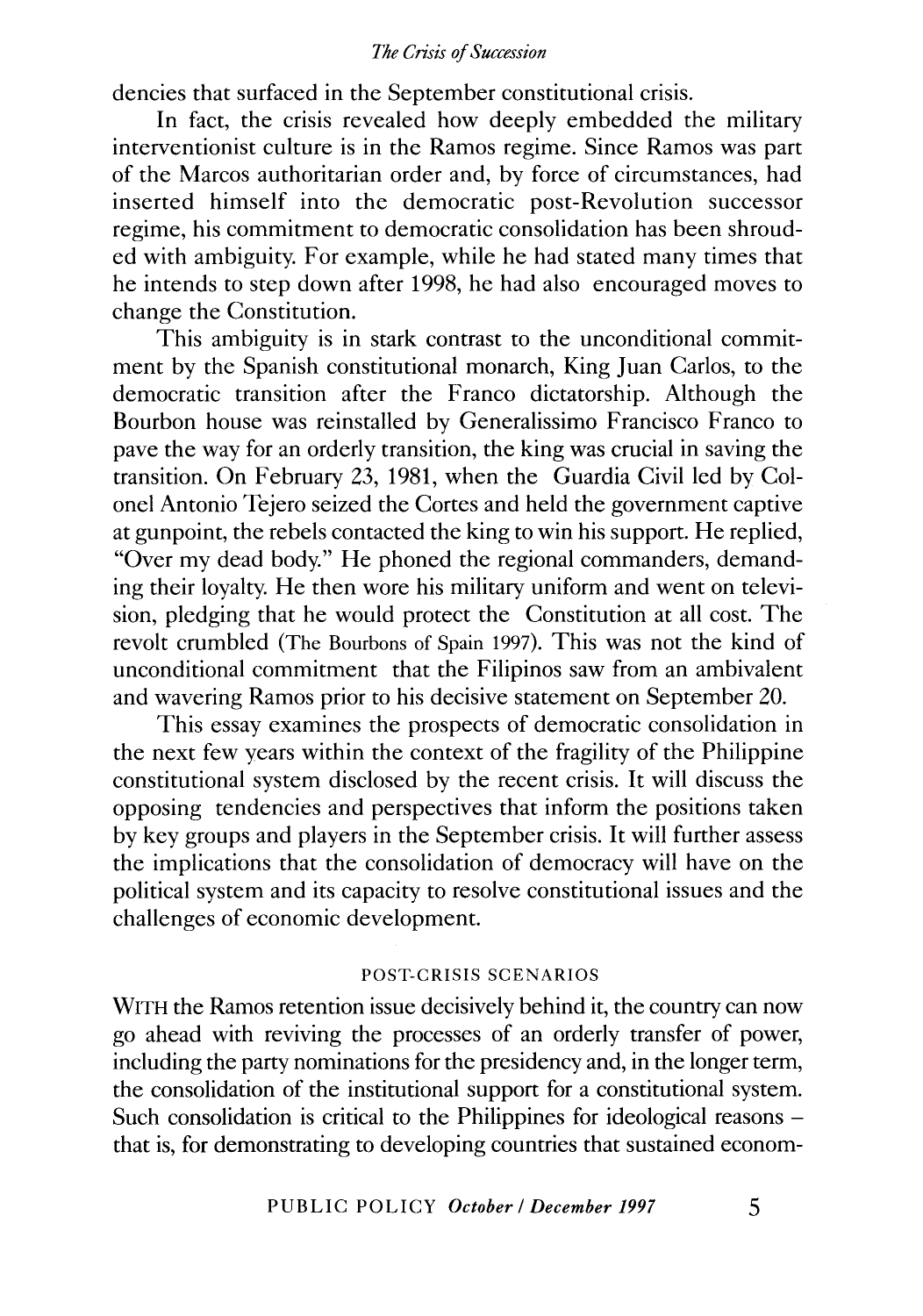ic growth can be achieved in a democratic polity. This demonstration is even more critical in Southeast Asia where the phenomenal growth rates of the 1980s until the currency turmoil beginning last July in Thailand were directed by more politically restrictive and exclusionary regimes.

In his last State of the Nation Address delivered on June 30 at the 1Oth Congress, President Ramos underlined the democratic framework of the Philippine economic effort to achieve the status of a tiger economy. He said that "being a democratic and open society" was one of the Philippines' basic strengths and unique advantages in becoming a significant economic player in the Asia-Pacific region. The democracy theme has been emphasized by Ramos in all his overseas travels to attract foreign investment to the Philippines, a theme that has resonance in Western democracies.

At the Asia-Pacific Economic Cooperation (APEC) summit in Manila/Subic last November, US President Clinton told President Ramos that "you've proven that democracy and development in this part of the world can actually go hand-in-hand" (Javellana 1996). Ramos has played the democracy card to win Western investment based on the appeal that the Philippines and Western democracies share common political values. But in playing this card, Ramos has also stacked up the odds against the drive to change the Constitution and against extra-legal methods to extend his term.

This democracy card is a response to the prevalent "Asian values" articulated by Singapore's Senior Minister Lee Kuan Yew that American-style democracy in the Philippines had led to impasse and was unsuited for developing countries trying to fast track their economic development. At the same time, it stood as a constraint to efforts to give the executive stronger powers and a longer term. Thus, when tensions heightened over the issue of constitutional change, the Assistant US Secretary of State for East Asian and Pacific Affairs, Stanley Roth, who was visiting Manila in September, told Ramos that Washington "would want to see that democratic institutions are maintained" and expressed the hope that the Philippines will be able to "avoid a period of political turmoil" (US Cautions Ramos 1997).

# DEEP-SEATED AVERSION

THE show of numbers at the Luneta mass mobilization confirmed public opinion surveys which indicated a strongly-held belief that the Constitution should not be tampered with for now and should be given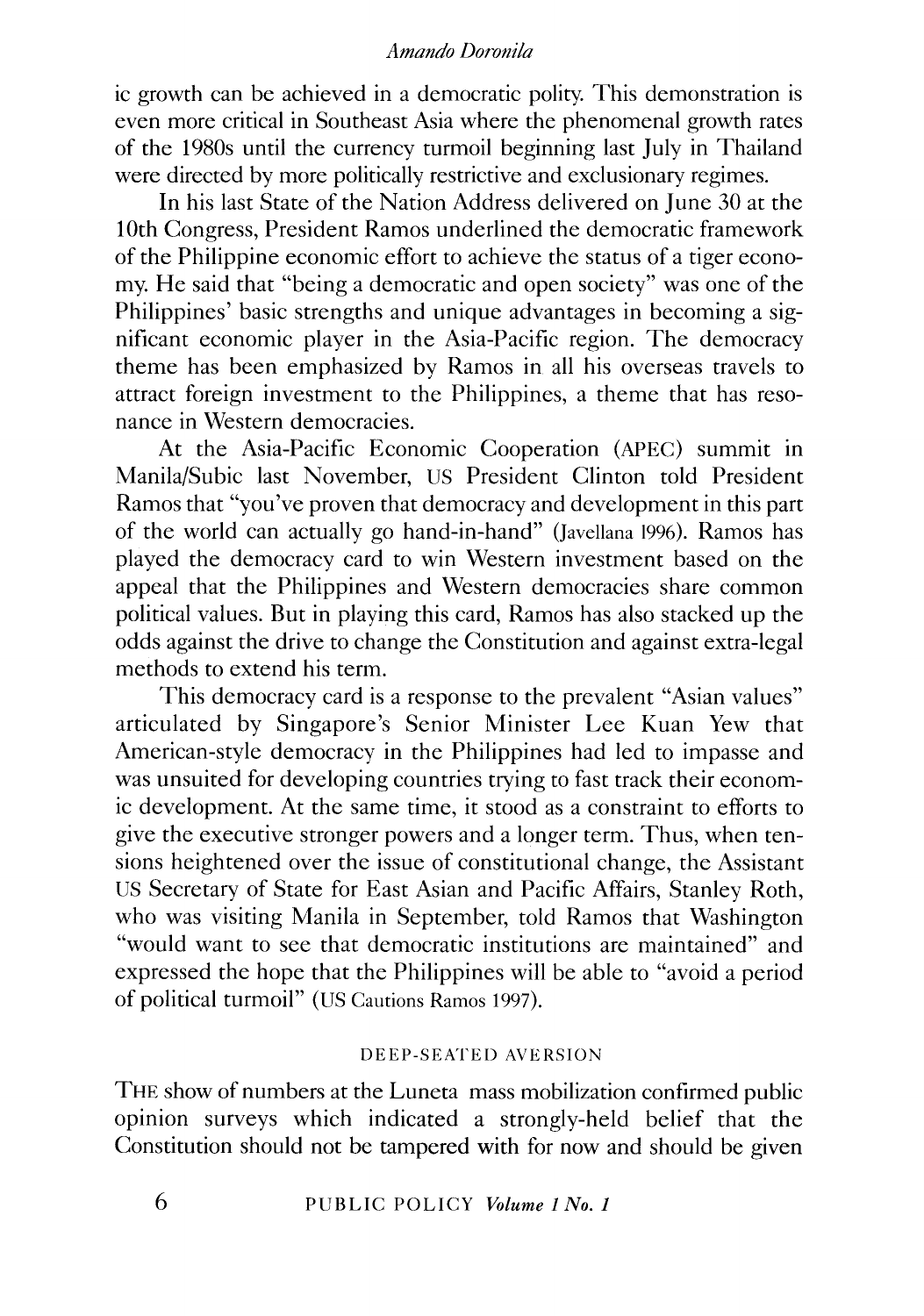more time to work. Obviously, the Ramos regime, which has been more sensitive to public opinion polls than any other Philippine regime, was not sufficiently impressed with the survey findings, causing it to make serious miscalculations about public support for the amendment campaign.

In 1995 and 1996, the Social Weather Stations (SWS) tested public opinion on the issue of amending the Constitution to lift the limit to the

presidential term following the launching of the "people's initiative" by PIRMA (People's Initiative for Reform, Modernization and Action), a private group that holds a deep conviction that Ramos is "indispensable" for continuity of relatively successful economic policies.

In a survey in December 1995, SWS put the question of whether it was right or The Ramos regime made serious miscalculations about public support for the amendment campaign.

not right to amend the Constitution in view of the arguments that the changes were necessary for a more effective government. Opinion was split, with 40 percent saying it was right and 40 percent, not right. In June 1996, those who said it was wrong to amend the Constitution had increased from 40 percent to 44 percent, while those who said it was right decreased from 40 percent to 34 percent. When asked about the single six-year term limit of the President in the October 1995 survey, 68 percent said it should be maintained; this increased to 74 percent in the December 1996 survey. In response to the question asked in the June 1995 survey on whether there should not be any term limits if the officials had performed well in office, 49 percent said the Constitution should be amended, and 51 percent said it should not be amended.

But it is the survey on the key issue that has plunged the nation into turmoil and provoked intense reactions that is revealing. The question was asked: Are you in favor of changing the Constitution now so that President Ramos can run for reelection as President? The September 1996 survey found that 63 percent were not in favor and 34 percent were in favor. In the December 1996 survey, 69 percent were not in favor and 28 percent were in favor (Belmonte 1997).

These results gave an early warning that efforts to lift the term limit on President Ramos through constitutional amendments faced strong public resistance. On the legal front, efforts by PIRMA to secure a favorable Supreme Court decision to legitimize its initiative were emphatical-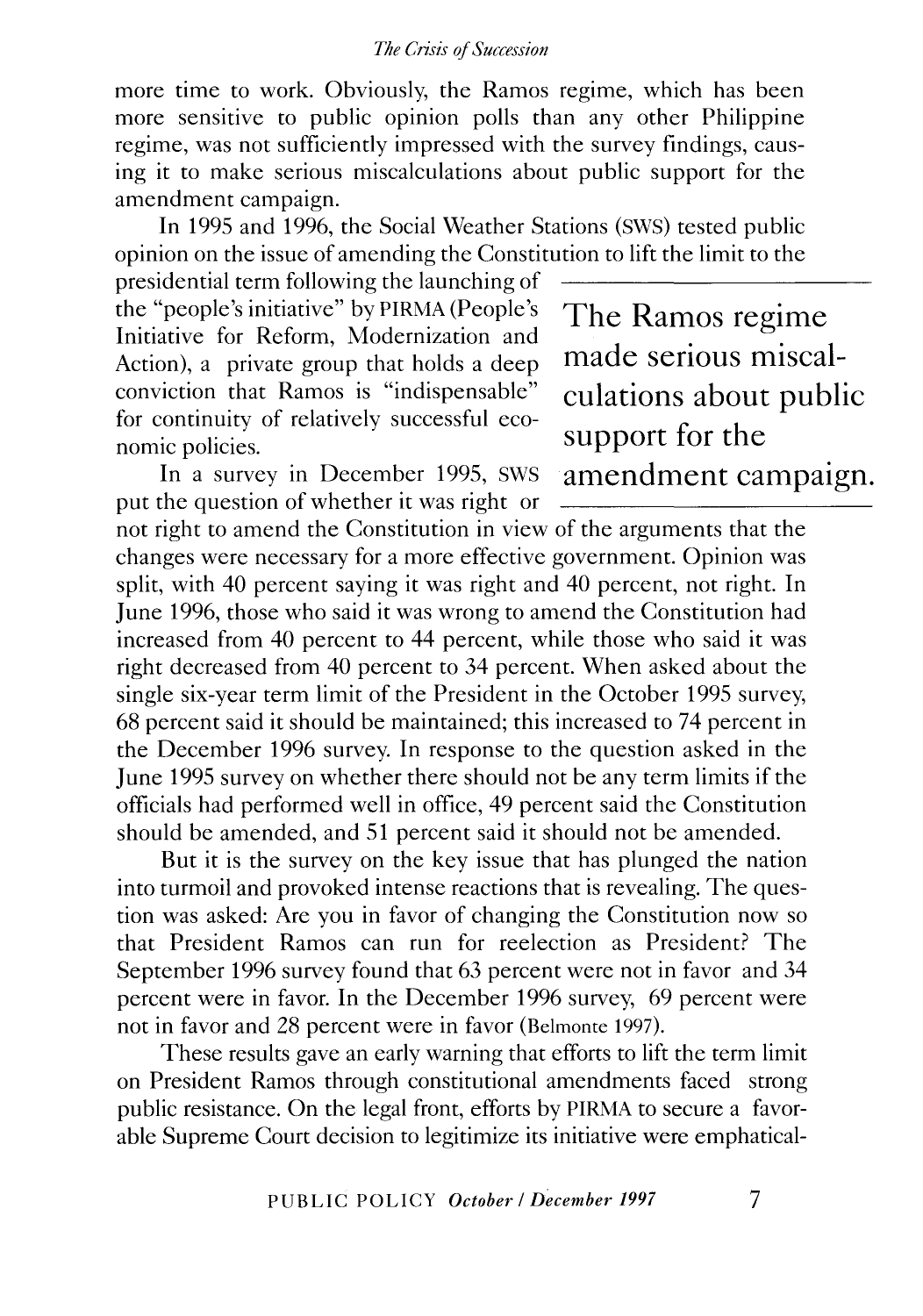ly rejected in three decisions last September (Balana 1997). These decisions shut one of two remaining legal options available to Ramos to amend the Constitution – the other being to convene Congress as a constituent assembly to consider changes in the Constitution. This option is no longer viable after Ramos stopped all efforts to revise the Constitution, leaving the task to the constitutional convention which he now seeks to convene and to hold sessions after the 1998 presidential election.

# FRAGILE CONSOLIDATION

IF we assume that the Ramos regime weighed the political and economic costs it would have to pay for the discord caused by the constitutional change campaign, then the configuration of the above-mentioned constraints plus the fact that the regime was losing the confidence of the business community were probably crucial in Ramos' decision to abandon the campaign. The uncertainty that it created was bringing down on his head the roof of the economic structure he had built, wiping out his legacy as a successful economic manager.

In a study of transitions from authoritarian rule in Southern Europe, it is pointed out that consolidation

is a prolonged process....It is during the initial phases of the new regime, however, that problems are most acute, since these are the moments when democracy is usually most fragile. Its principles and values still have to be converted into norms and practices. Its institutions have not yet been completely developed. The regime may still exhibit a certain lack of coherence, while the incipient democratic legality must continue to coexist with important elements of the authoritarian legality which contradict it (O'Donnell, Schmitter & Whitehead 1986).

Such is the case of the presidential national security adviser, General Jose Almonte, Ramos' resident ideologue who, in supporting the initiatives for constitutional change, put forward the unsettling thesis of Ramos' "indispensability." He told a group of businessmen: "Since we can discern a president's character only by his track record, it isn't really so strange that people should want President Ramos to stand for a second term. In a soft State like ours, the character of the President is the crucial component in a national success or failure. A strong president must compensate for weak political institutions" (Almonte Backs Pirma 1997).

While this thesis attempted to give intellectual support to the people's initiative campaign, its flaw becomes immediately evident once

8 PUBLIC POLICY *Volume 1 No. 1*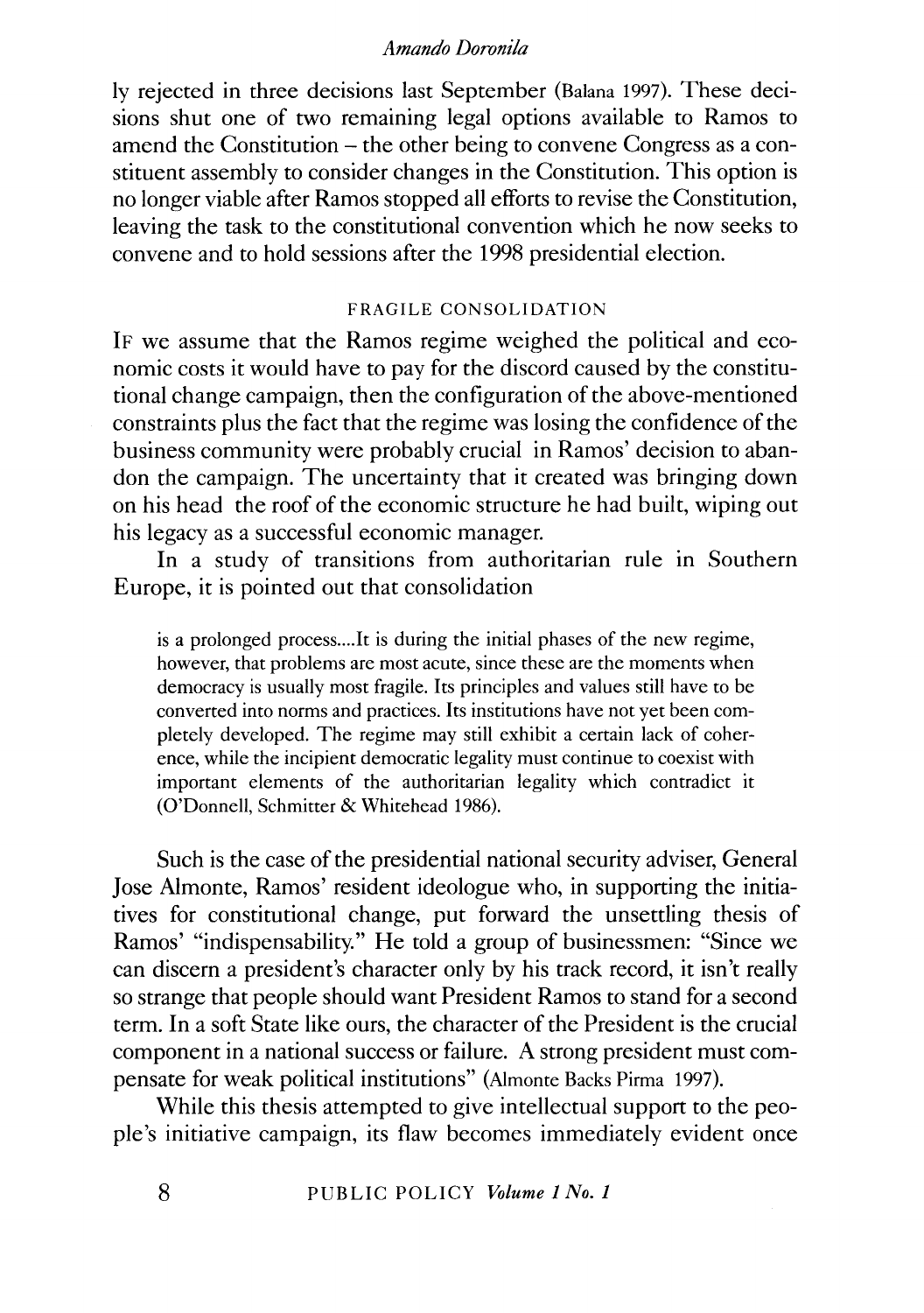the question is asked: When does one start building strong political institutions? It is a tautological argument that makes a pitch for a personalized leadership that seeks to keep institutions permanently weak. It further assumes countervailing institutions like the legislature and the judicial system must be kept weak.

Or take the case of General Arnulfo Acedera, the armed forces chief of staff, who warned people to stay away from the Church-sponsored rally on September 21 because the communists had planned to bomb the meeting. This pronouncement reflects the influence of praetorianism in the Ramos regime.

Another manifestation of military interventionist mentality that was fed by coup adventurism is the statement by Senator Juan Ponce Enrile, Marcos' defense minister, who was linked to coup plots during the Aquino presidency. In support of his Senate resolution to convene the constituent assembly, Enrile said:

There are many built-in dangers into this Constitution which you have not understood....In your general principles of this Constitution, you have invested your armed forces ... with a political role to be the protector of the people and the state without any limitation as to who will decide when they will act.... Under what conditions will they assert themselves to be the protector of the people and the state? With all the quarreling politicians like us, quarreling businessmen who cannot agree on policies. With a divided nation; with the Church asserting itself and the state asserting itself- a clash between institutions that have fought each other throughout history....Who is going to stop any segment of the military to say [sic] 'We are the protector of the people and the state.' You? Me? No. They have the guns, you don't have them. You only have your money and your banks (Cabacungan 1997).

#### STRADDLING THE PAST AND PRESENT

IN seeking to lift the constitutional term limit, Ramos and his political advisers ignored a deep-seated Philippine political tradition – an aversion to long-serving presidencies that became more pronounced after World War II. Only one president was reelected in the postwar years after serving a full four-year term- President Marcos. President Elpidio Quirino lost his reelection bid to Ramon Magsaysay in 1952; President Carlos Garcia's reelection bid in 1961 was defeated by Diosdado Macapagal. Seeking a second term, Macapagal was defeated in 1965 by Marcos. The others died in office - Manuel Roxas and Magsaysay. Marcos had to replace the 1935 Constitution to break the term limit with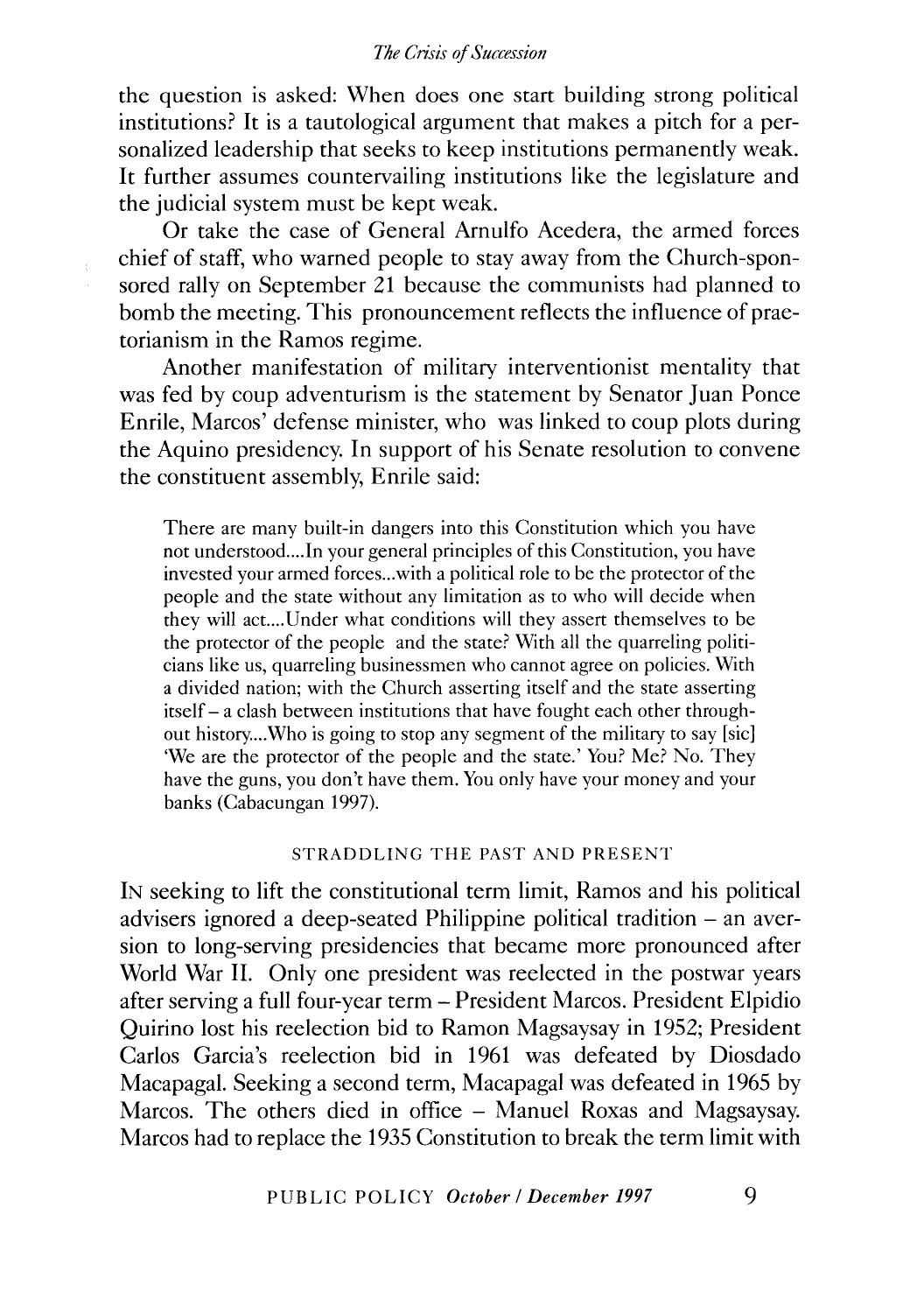the authoritarian 1973 Constitution  $-$  a change facilitated by the proclamation of martial law in 1972.

The Marcos dictatorship, however, introduced and embedded a new element that eroded the previously sacrosanct concept of civilian supremacy over the military in Philippine politics  $-$  power sharing with the military. The suspension of the legislature and its subjugation as a rubber stamp National Assembly and the subordination of the Supreme Court during 14 years of Marcos' authoritarian rule narrowed the regime's popular base and undermined its legitimacy. Marcos depended on the military to operate the martiai law apparatus, fight the communist insurgency, and suppress political opponents. This dependence made Marcos hostage to the military, curtailing the autonomy of civilian political authority. The military revolt in February 1986 led by Emile and Ramos opened the floodgates of people power that toppled the Marcos regime.

The revolt inaugurated an era of overt military intervention in civil affairs. The Aquino Government had to repel six coup attempts by rebels led by RAM (Reformed the Armed Forces Movement) with the help of Ramos-led military loyalists. In these coups, Ramos, as chief of staff and then as defense minister, played the role of savior of the constitutional government. Although the forces were in opposing camps, they were infected by the virus of military interventionism which sees the armed forces as the savior of the nation, with a vested right to intervene when crisis threatens the collapse of the state. From this perspective sprang the thesis of presidential "indispensability" that came to the surface during the crisis of succession. This thesis clashed with the historical tendency against long-serving elected presidents.

In this clash of contending perspectives about maintaining the libertarian philosophy of the 1987 Constitution, which was framed as a reaction to the Marcos authoritarian rule, it can be gathered that the main consideration for not tampering with the Constitution was not the consistent and deep-seated commitment to a civil society culture with an instinctive respect for it, but the weighing of the political and economic consequences of such constitutional reengineering. The economic backlash of political instability was a reality that can be ignored only at tremendous political costs. The business constituency is a crucial element in the Ramos economic strategy that is dependent on its confidence and participation in the Ramos administration's economic programs and projects. The memories of the decisive withdrawal of support of the Makati-based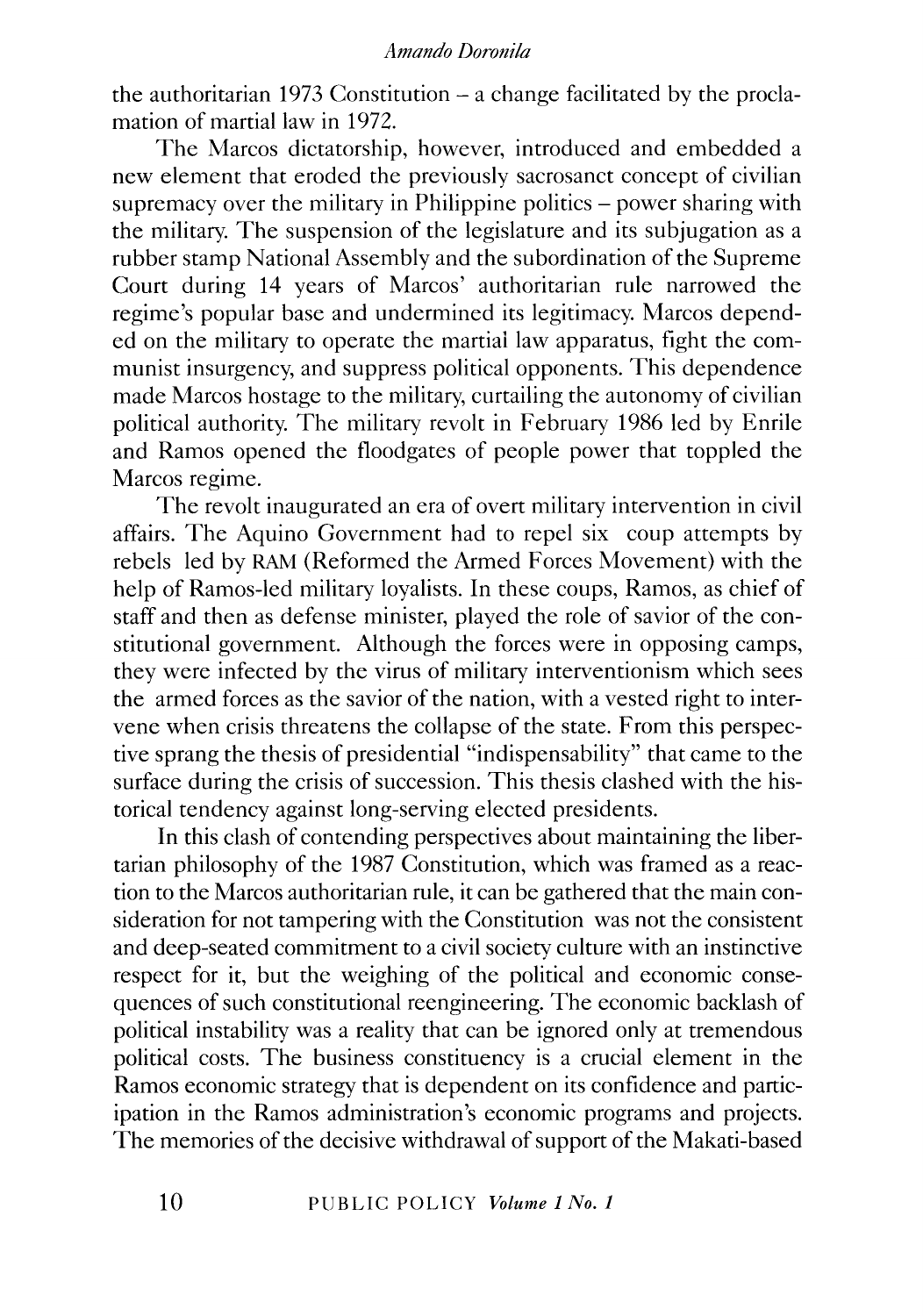business community from the Marcos regime after it was alienated by its crony capitalism and rent-seeking monopolies are still fresh and certainly not lost on Ramos.

Huntington (1991) noted that earlier democratic waves had experienced "reverse waves" and it might be relevant to ask whether, indeed, in the Philippine constitutional crisis, democracy was strongly assailed by what might be called the two-step forward and one-step backward phenomenon. If the Ramos regime had succeeded in carrying out the amendment campaign, then this phenomenon might have taken place. It is not amiss to say that the Ramos political strategists are not unaware of the developments in South America where democratically-elected governments- like those in Peru and Argentina, with Brazil following suit have succeeded in changing their constitutions after the Third Democratic Wave. These constitutional changes have allowed regimes to prolong their grip on power, justifying the extension and the subordination of the legislature and the judicial system (as in the case of the emergency declarations of Alberto Fujimori of Peru) with claims of maintaining economic gains or reforms, or fighting communist terrorists. These restored democracies stretched their constitutions to allow longevity to the terms of elected leaders.

# THE FIGHT FOR SUCCESSION

HAVING survived its first constitutional crisis after the People Power Revolution, the Philippines now enters the process of the orderly transfer of power. The first president after the Revolution, Mrs. Aquino, scrupulously observed the six-term limit. She never left any ambiguity and doubt over the observance of this inhibition to long-serving leaders and to possible abuse of power. It was during the administration of her successor who did not have a civil society background that the question of extension and the "indispensability" thesis found hospitable habitation and articulation. In deriding this thesis, Aquino remarked that, according to President Charles de Gaulle of France, the cemetery "is full of indispensable" people.

Now that the politics of succession have shifted towards the correct and narrow democratic path, the battle for succession is unfortunately going to be shaped by the bogey that partly motivated the constitutional change campaign. That bogey is Vice President Joseph Estrada, who is ahead of the declared presidential aspirants in public opinion polls with a rating of 23 percent as of the latest survey in June 1997.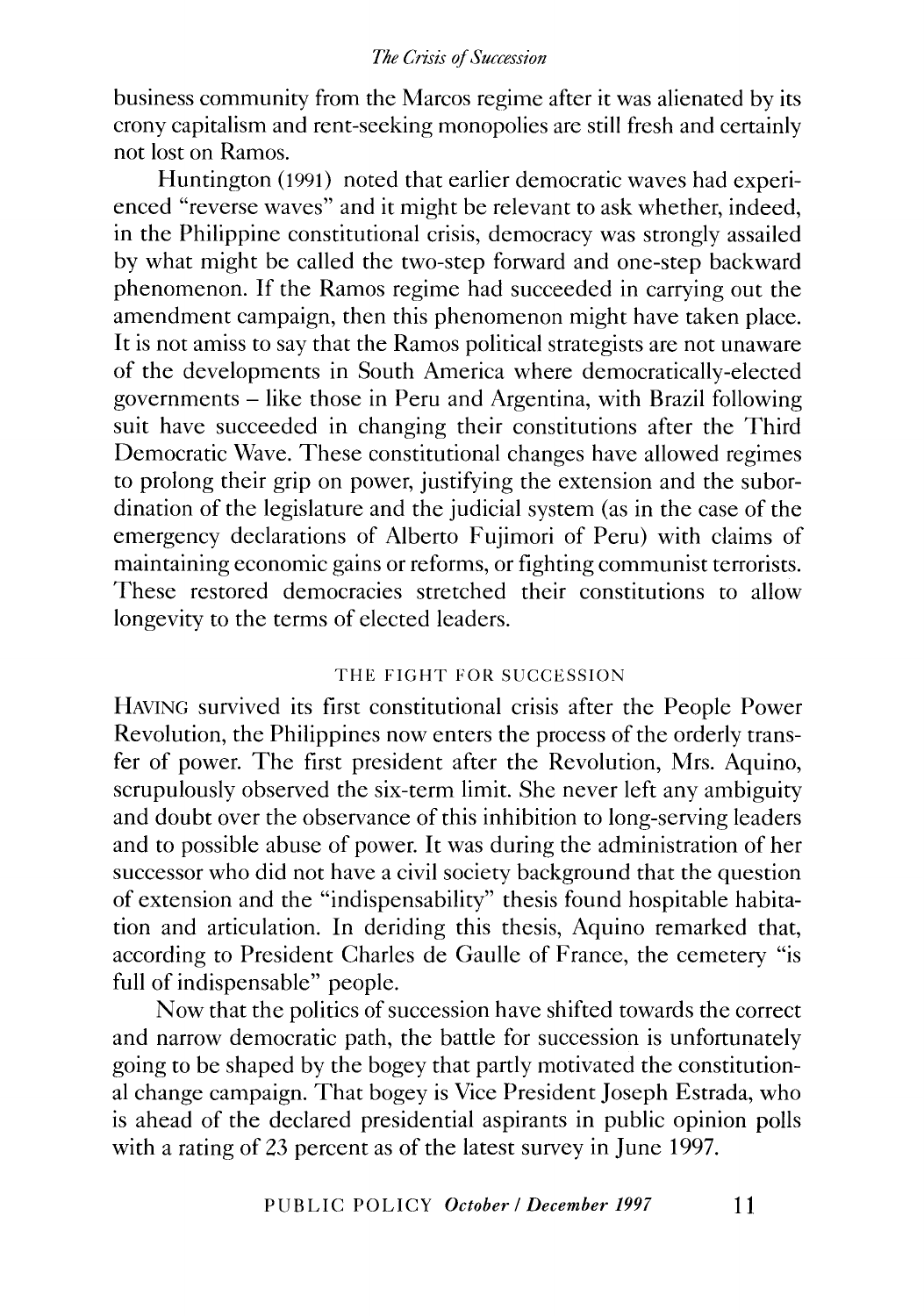The anxiety about Estrada stems from the widely-held perception that, among all the presidential aspirants, it is not certain whether he will continue with the more successful elements of the Ramos administration's economic policies. There is also uncertainty on whether his brand and style of traditional politics, steeped in the patronage system, are suited to modernization and the less personalized norms required in building democratic support institutions. What is certain, however, is that the constitutional change campaign was partly driven by fear of hypothetical nightmares. This is a negative aspect of the constitutional change campaign and of the battle for succession. It is hypothetical because Estrada is assumed to be a front-runner on the basis of a precarious popularity lead which cannot result in a presidency with a majority mandate.

The administration's strategy of fear is not new. That strategy was followed by the Ramos campaign in 1992 and was directed at Eduardo

The strategy of fear builds a straw man and proceeds to bash it, damaging institutionbuilding as well.

Cojuangco, who was labeled as a reincarnation of what was worst in the Marcos regime. The fear card did not, however, help the Ramos campaign to lift the ban on term extension. The problem of the ruling party, Lakas, is that its underlying campaign strategy is to look for a presidential candidate that can fight a specter whose strength has been exaggerated by party

strategists and misguided do-gooders. This cheap strategy builds a straw man and proceeds to bash it, damaging institution-building as well. The focus on fear shuts out and trivializes the most critical issue on the national agenda of the 1998 presidential election – the issue of economic renovation to respond to the challenges and the problems raised by the turmoil of the Southeast Asian financial markets.

The focus on and obsession with an imagined bogeyman, whose political chances are inflated beyond what hard evidence can support, do not do justice to the Philippines' transition to the 21st century. They do little credit to the maturity of political campaign strategists and retard the consolidation of Philippine democracy. They trivialize the great economic issues that challenge democracy's resilience and dynamism as an agent of sustained growth and national development.

Despite the fragility of the democratic consolidation that emerged from the crisis, there is consolation in the discovery that its strength lies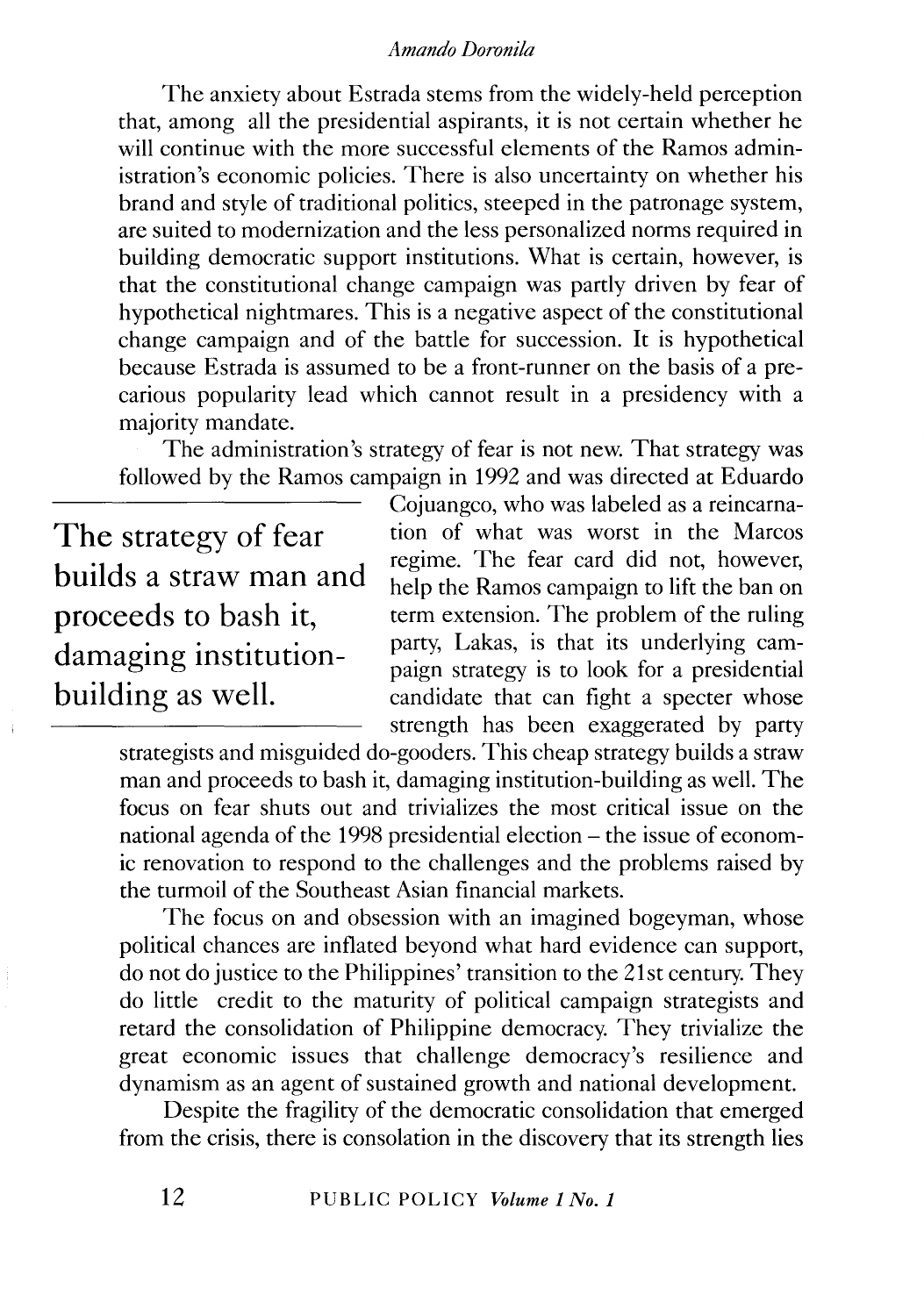in the groundswell of popular responses against threats to democracy being posed by praetorianism and presidential Bonapartism that are driven by a "national salvation" complex. The constituencies which nourish these popular impulses are alive and vibrant and they can be translated into the building of strong political and social institutions. If these popular impulses from the ground have turned back the schemes seducing the people into a Faustian pact in which they trade off their liberty for political security against imagined ogres, then they can be counted upon to make intelligent and reasonable electoral decisions that can put the leadership of this country in the hands of competent and economically literate persons.

When President Ramos bowed to the apparent clamor of the people for him to give up schemes to tinker with the Constitution, he implicitly acknowledged that that he could not suppress their democratic impulses. In that crisis, the strategy of fear lost. In the battle for succession, there is hope that the electorate will collectively deal with ogres  $-$  real or fictitious  $-$  in their own way. It is this lesson that has to be learned from the crisis – one that offers hope that in every little success, consolidation of democracy gains further strength.

Given an intelligent agenda not rigged by fear, the people will know how to dispose of bogeymen in their own inscrutable way, as they have disposed of the false issues of the constitutional crisis. In the recent past, those who grossly underestimated the people's intelligence and their democratic impulses came to grief.

#### **CONCLUSION**

THE constitutional crisis of last September was a turning point for Philippine democratic consolidation. The decisive renunciation by President Ramos of plans to extend his term through constitutional amendments has removed obstacles to the holding of the May 1998 election and to the continuity of an orderly transfer of power. But the crisis exposed the fragility of the foundations of democratic consolidation. Behind the facade of consolidation, two tendencies are clashing. One tendency, with a constituency in civil society, represents popular impulses suspicious and distrustful of long-serving leaders. The opposite tendency is driven by impulses of military interventionism and praetorianism with the messianic complex- a belief that the military is the ultimate arbiter of national salvation. This perspective undermines efforts toward the building of strong political institutions supporting